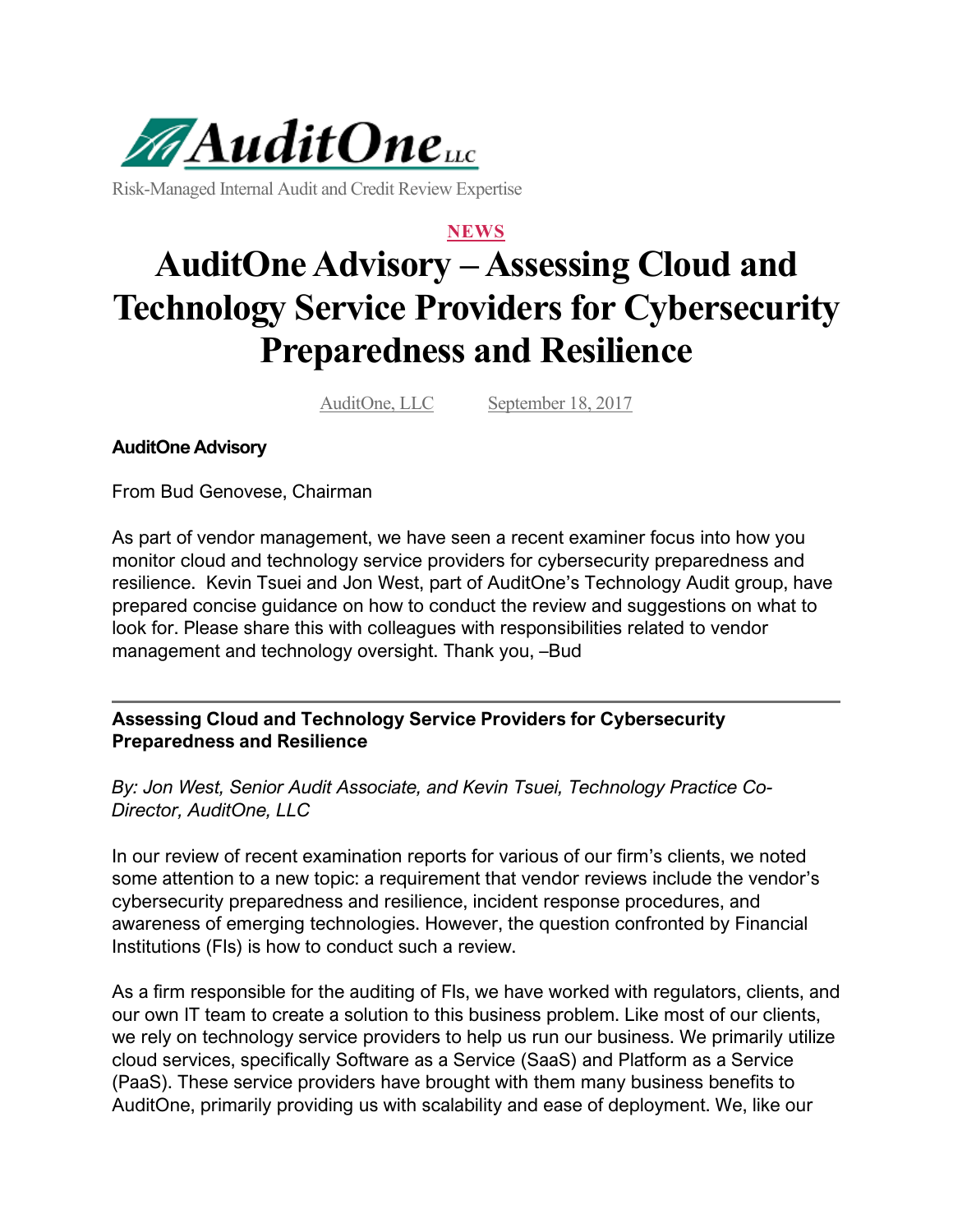clients, follow strict ongoing service provider monitoring practices using the necessary due diligence materials (i.e., financial statements, independent audits (e.g., SOC reports), proof of insurance, business continuity planning, and disaster recovery test results).

However, how can we evaluate a service provider's cybersecurity readiness? The FFIEC released guidance on Outsourced Cloud Computing in July 2012. The guidance provides us with a checklist as part of cloud service provider due diligence, and we have included that list below as well as some suggestions on what to look for:

| <b>Risks</b>                                                          | To what extent does this service provider present Strategic, Financial,<br>Reputational, or Compliance risks?                                                                                                                                                                                                         |
|-----------------------------------------------------------------------|-----------------------------------------------------------------------------------------------------------------------------------------------------------------------------------------------------------------------------------------------------------------------------------------------------------------------|
| Data Classification                                                   | Does the data contain NPPI information? Confidential information about<br>the FI? Or does it contain only non-confidential information?                                                                                                                                                                               |
| Costs                                                                 | Expense of cloud providers can be significantly higher than hosting on-<br>site if a certain amount of growth is experienced by your FI. Ensure that<br>management is aware of when a relationship with this vendor may cease<br>to make sense, including the costs of transitioning to hosting your own<br>solution. |
| Encryption for<br>Data-at-Rest and<br>Data-in-Motion                  | Is data being securely encrypted as it is transferred from one location to<br>another? If applicable, is data that is in storage being securely<br>encrypted?                                                                                                                                                         |
| Multi-tenancy<br><b>Risks</b>                                         | Is your data on the same server as another FI? What is the risk that<br>malware introduced by other FIs could compromise your confidential<br>data?                                                                                                                                                                   |
| <b>Business</b><br>Continuity/<br><b>Disaster Recovery</b><br>Program | Uptime for these service providers is generally of great significance to<br>an FI's daily functioning. Ensure that a commensurate amount of<br>scrutiny is applied to their ability to continue providing service without<br>interruption during a disaster.                                                          |

Certainly, these factors are highly important. However, they might not be enough to fully assess a service provider's cybersecurity preparedness and resilience. To give an idea of the kind of factors to take into consideration, here are the internal controls we audit when we do an evaluation of an FI's cybersecurity readiness: IT/GLBA/Cybersecurity risk assessment, policies, management oversight, staffing, threat and vulnerability detection, IT asset management, change management, threat intelligence, incident response planning and testing, infrastructure management, patch management, access and data management, training, and the service provider's own third-party management. Not all of these will be directly relevant to your own assessment of individual vendors, but this will give you an idea of the range of relevant considerations.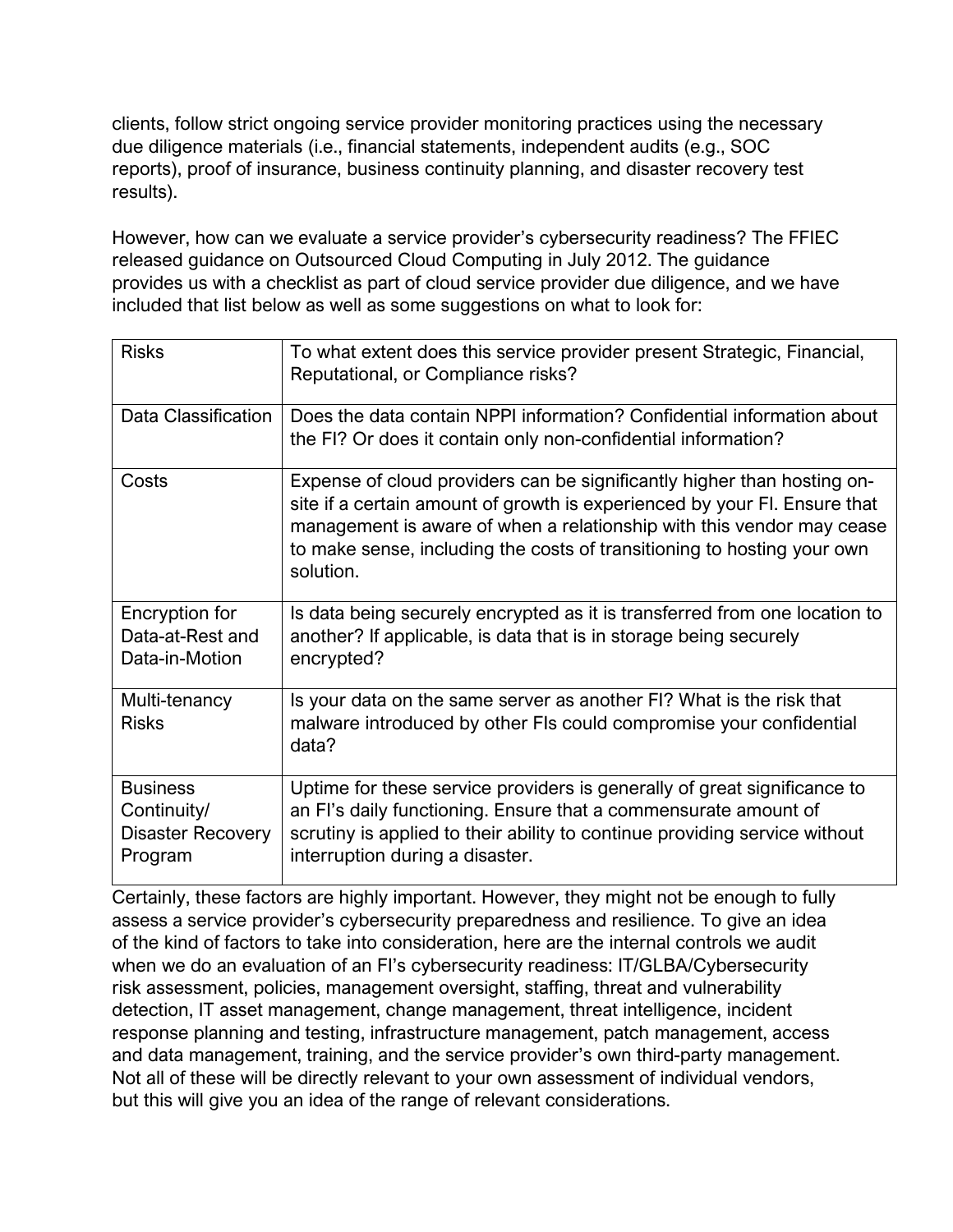As part of our ongoing monitoring process for our own third-party providers, we found that many of these cybersecurity controls can be found in their SOC reports. However, there are typically some gaps between the cybersecurity control list above when compared to our service providers' audit reporting. As a result, we will reach out to our service providers directly for additional information, and we've found them generally willing and able to provide additional security information (e.g., white-paper) to close this gap. Should this not be the case during your due diligence process, do be sure to retain documented evidence of your efforts, should your auditor or examiner request to verify your process.

It is noted that smaller technology service providers may well not have the means to conduct periodic SOC audits. While we strongly encourage these firms to obtain a SOC review (note: our affiliate company AuditOne Inc. offers very competitively priced SOC reviews), it is understandable that the cost might be too much. In these cases, it is management's responsibility to conduct its own audit/review of its service providers' key controls as they relate to cybersecurity. We plan in the upcoming months to publish further Advisories on this topic and to elaborate on the relevant cybersecurity controls to look for and to audit.

We hope that our checklists and guidance can help you enhance your initial and ongoing monitoring of your technology (including cloud service) providers. If you would like to learn more about vendor management best practices, we recommend the ondemand WiBinar that we recently hosted with Western Independent Bankers, which you can find

at: [https://www.wib.org/web/Online/Events/Event\\_Display.aspx?EventKey=W317070020.](https://www.wib.org/web/Online/Events/Event_Display.aspx?EventKey=W317070020)

## **AuditOne LLC – Company Overview**

AuditOne LLC is a leading provider of risk management services to financial institutions in the Western US and nationally. Our sole focus enables us to deliver effective and efficient internal audit and credit review services. This exclusive focus translates into exceptional benefits to our financial institution clients. We have experience with all regulatory authorities and offer a full selection of audit services comprising BSA/Anti-Money Laundering Program, Automated AML System Validation, Asset/Liability Management (ALM) and IRR Audits, ADA Website Compliance Reviews, IT/Information Security/Cybersecurity, Network Penetration Tests, Credit Review/ALLL, ACH Rules Compliance, Operations, Trust Audits, SOX/FDICIA Testing, and many specialty areas within each of these.

For information on how our services can help reduce risk at your institution, contact Jeremy Taylor, CEO, at: [Contact Us.](https://auditonellc.com/contact-us) Also, for more information about AuditOne LLC and all our audit services see [www.AuditOneLLC.com.](http://www.auditonellc.com/)